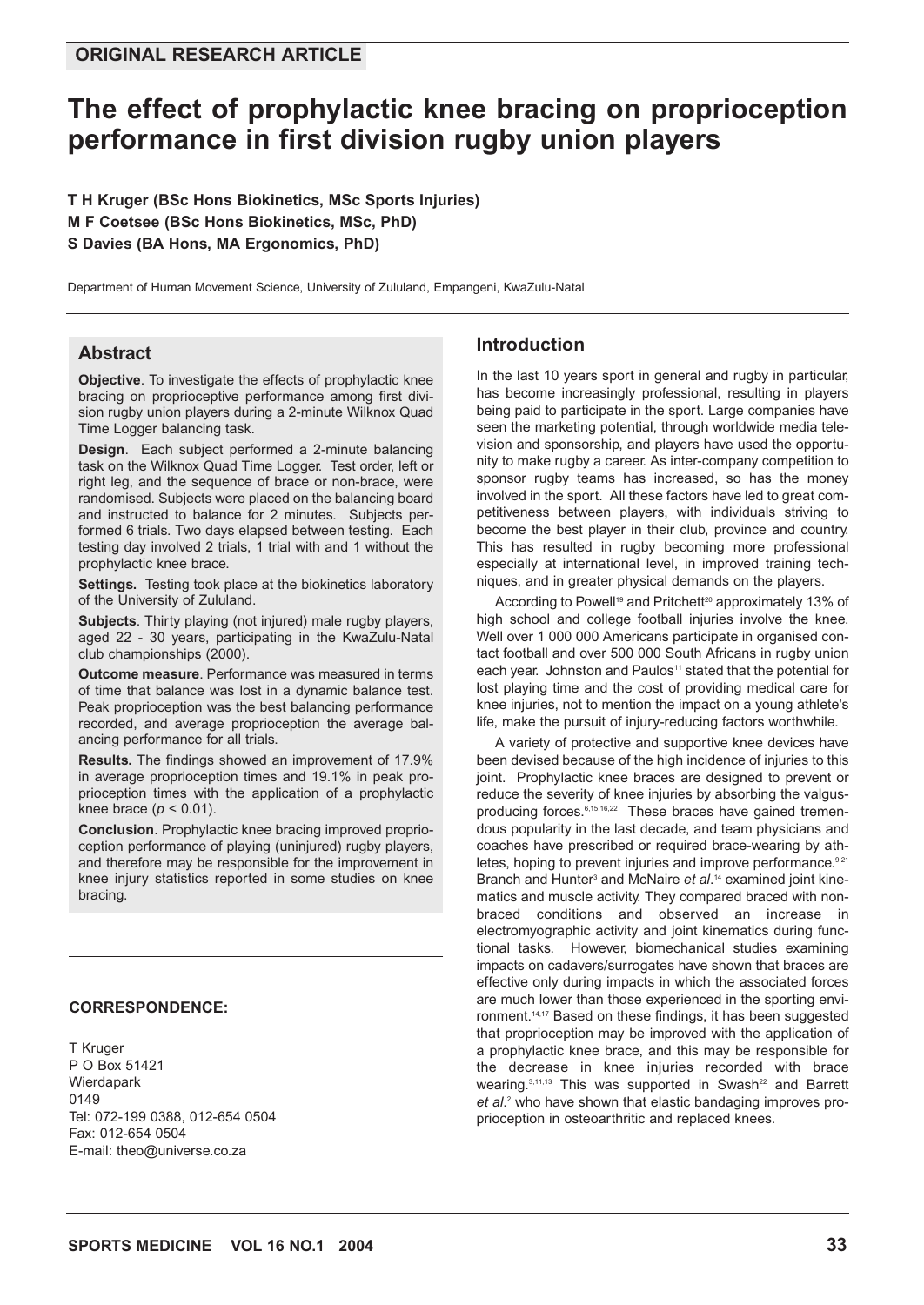Proprioception is a very difficult parameter to define and measure. Traditionally it has been defined as an awareness of joint position in space as sensed by the central nervous system.<sup>23</sup> It incorporates joint sensation and spatial orientation.13 The central nervous system receives information from specialised nerve endings, or mechanoreceptors, that are located in the skin, muscle, tendon, joint capsule, and ligaments.<sup>1</sup> Proprioception is the action-reaction mechanism whereby sensory awareness of changes in the knee joint protect it against harmful forces, which is an important factor in maintaining joint stability. Therefore voluntary and spinal reflexes are important in sending messages to the muscles to react and protect the body.<sup>23</sup> Thus if the muscles are fatigued, voluntary and spinal reflex times increase and proprioception performance decreases, resulting in decreased joint stability and an increase in the probability of injury.<sup>18,23</sup>

Review of the literature allows us to speculate as to the mechanism of improved knee proprioception seen with brace application. Certainly, afferent receptors in the skin, muscle, anterior cruciate ligament (ACL), and joint capsule exist, and these contribute to proprioceptive input. Major position sense receptors in the joint capsule and ligaments, such as free nerve endings and Golgi tendon organ stretch receptors, would likely be too deep to be affected significantly by the brace.<sup>4,5,8,10,18</sup> The prophylactic brace certainly stimulates the skin during joint motion and also increases the pressure on the underlying musculature and joint capsule. Therefore, the most plausible receptors to be involved are the rapidly adapting superficial receptors in the skin and layers beneath muscle such as free nerve endings, hair end organs and Merkel's discs. These receptors react strongly to new stimuli, such as movement of the brace on the skin, and adapt quickly once the motion becomes monotonous.<sup>4,5,10,18</sup>

Proprioceptive ability is an important part of running, jumping and tackling and is therefore important for rugby union players throughout the game for a period of 80 minutes. To date, most studies have examined proprioception using static position tasks, where the subject's one limb is positioned at a certain degree angle and the subject is requested to match the position with the other limb.

The present study was designed to extend observations by providing a method of examining the ongoing effects of prophylactic knee bracing on the proprioceptive ability of playing (uninjured) rugby players, with no discernable knee pathology, during a 2-minute balancing task. This method could be a more reliable test for rugby union players than the static tests (matching the limb position) done in previous research.

# **Methods**

Thirty male subjects playing first league rugby in the KwaZulu-Natal club championships in 2000 were randomly selected from a group of volunteers (10 forwards and 20 backline players). Prior to participation, the testing procedures and risks were fully explained, and all subjects signed an informed consent form. None of the subjects had any knee injuries at the time of the study and subjects were free to withdraw at any time. The Ethics Committee of the University of Zululand, South Africa approved the research protocol.

Proprioception testing was administered in the air-conditioned biokinetics laboratory of the University of Zululand, with at least 2 days rest between testing days. The temperature in the biokinetics laboratory was kept at 26°C, and a relative humidity of 45% - 55% was maintained. The test was explained and demonstrated to the subjects to ensure that they understood fully so that they could complete the test successfully. Before all tests the subjects underwent a 15-minute warm-up, including full body stretching, jogging and sprinting led by the physical trainer of the local rugby team. Prior to testing, subjects practised all procedures for 1 minute with and 1 minute without the brace. Test order, leg order, and sequence of brace or non-brace, were randomised.

Standard, off-the-shelf prophylactic knee braces (Medac (Pty) Ltd, Cape Town, South Africa) were used in the study. The basic designs of prophylactic braces are similar, consisting essentially of thigh and calf cuffs connected by hinged bars, which allow for flexion and extension of the knee (Figs 1 and 2).



*Fig. 1. The basic design of knee braces: (A) Anterior view, (B) Lateral view of thigh and calf cuffs, (C) Double hinge, and (D) single hinge.* 

The Wilknox Quad Time Logger is an electronic wobble board that times the loss of dynamic balance during a 2 minute session. It was designed and built at the University of Zululand, South Africa. The wobble board consists of a round platform with a diameter of 350 mm and a thickness of 30 mm. In the middle of the underside a half sphere with a diameter of 100 mm is attached. The device recorded the time that the edge of the wobble board touched the floor (Fig. 3). As the device was developed in the Department of Human Movement Science, University of Zululand, reliability was verified by means of extensive testing.

Prior to testing subjects were given a trial run of 1 minute with and without the prophylactic brace. Each subject was expected to perform 6 trials in full rugby kit and boots, 3 without the prophylactic brace and 3 with the application of the prophylactic brace. The brace was fitted randomly and the straps were tightened before each trial. Subjects were placed on the Wilknox Quad Time Logger with their feet parallel to the sides (25 cm apart), and their knees slightly bent. Subjects were prohibited from using their hands or other body parts to assist their balance by pushing against their surrounds. Subjects were instructed to balance the Time Logger for a period of 2 minutes; as soon as they were ready, timing started. The average unbalanced time (s) and the peak unbalanced times for the 3 trials in braced v. nonbraced were recorded and used to determine whether differences existed between braced and non-braced conditions.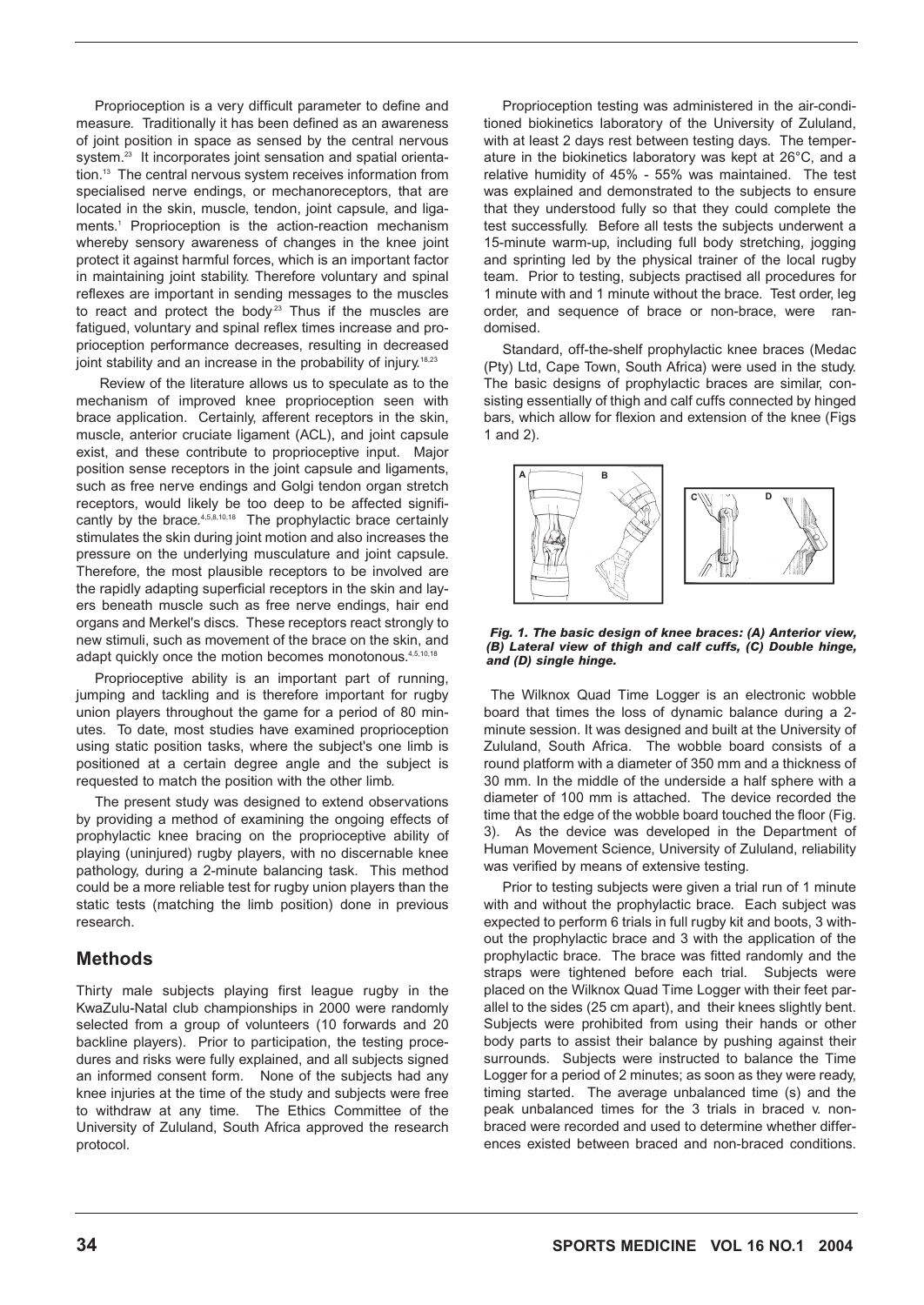

*Fig. 2. Standard, off-the-shelf, Medac prophylactic knee brace.*



*Fig. 3. Proprioception being measured on the Wilknox Quad Time Logger.* 

Results are expressed as means and standard deviations, along with one-way analysis of variance (ANOVA) and independent *t*-tests to determine whether significant (*p* < 0.01) differences occured between test re-test measured parameters.

Body mass was measured to the nearest 100 g on a Deco scale with subjects wearing only a pair of shorts. Stature was measured to the nearest millimetre using a stadiometer. Subjects stood erect and barefoot, with their weight evenly distributed on both feet and the head in the Frankfort horizontal plane. With heels together the subjects were instructed to inhale and stretch upward to the fullest extent. The vertical distance from the vertex to the floor in the mid-saggital plane was measured. Percentage body fat was calculated from skinfold measures at four sites: biceps, triceps, supra-iliac and sub-scapula.<sup>7</sup>

#### **Results**

Subjects' characteristics are given in Table I. It is noticeable that the mass and height of the subjects in this study are greater than those of the general population, which is to be expected, as they are a selected group of rugby players and these attributes are essential to performance. Being club rugby players, where the selection base is relatively limited, they are smaller and lighter than players in teams competing at a higher level, where the selection base is larger.

Average and peak proprioceptive performance was recorded. Table II illustrates the average proprioceptive performances in the 3 trials for the forwards as a group, backline players as a group, and the forwards and backs combined as a group with and without the application of a prophylactic brace. The results for all 3 groups showed that the average proprioceptive ability significantly  $(p < 0.01)$ increases with prophylactic brace application. The average proprioceptive improvement for backline players was 17%, for the forwards 20% and for the combined group 18%. Table III illustrates the peak proprioceptive performances in the 3 trials for the forwards, backs and the combined group. The peak proprioceptive performance illustrated significant (*p* < 0.01) improvement for the backline players at 22%, 19% for the forwards and 19% for the combined group.

#### **Discussion**

This study investigated the effects of prophylactic knee bracing on the proprioceptive ability of playing (uninjured) first division rugby union players. The poor mechanical performance of braces in resisting impact forces, together with altered kinematics when wearing a brace during sports activ-

| <b>TABLE I. Characteristics of subjects (<math>N = 30</math>) in the</b><br>present study compared with other studies |           |                                  |             |           |  |  |  |
|-----------------------------------------------------------------------------------------------------------------------|-----------|----------------------------------|-------------|-----------|--|--|--|
| Level                                                                                                                 |           | Age (yrs) Stature (cm) Mass (kg) |             | Fat %     |  |  |  |
| Present study                                                                                                         | 24.3(5.0) | 182.2(7.6)                       | 87.5 (12.5) | 16.4(4.0) |  |  |  |
| SA norm                                                                                                               | 18-34     | 174.2                            | 68.6        |           |  |  |  |
| NSW Super 12                                                                                                          |           | 185.6                            | 99.5        | 147       |  |  |  |
| Australia                                                                                                             |           | 188.4                            | 101.8       | 13.2      |  |  |  |
| Source: Kruger, Coetsee, Davies, 2003. <sup>12</sup>                                                                  |           |                                  |             |           |  |  |  |